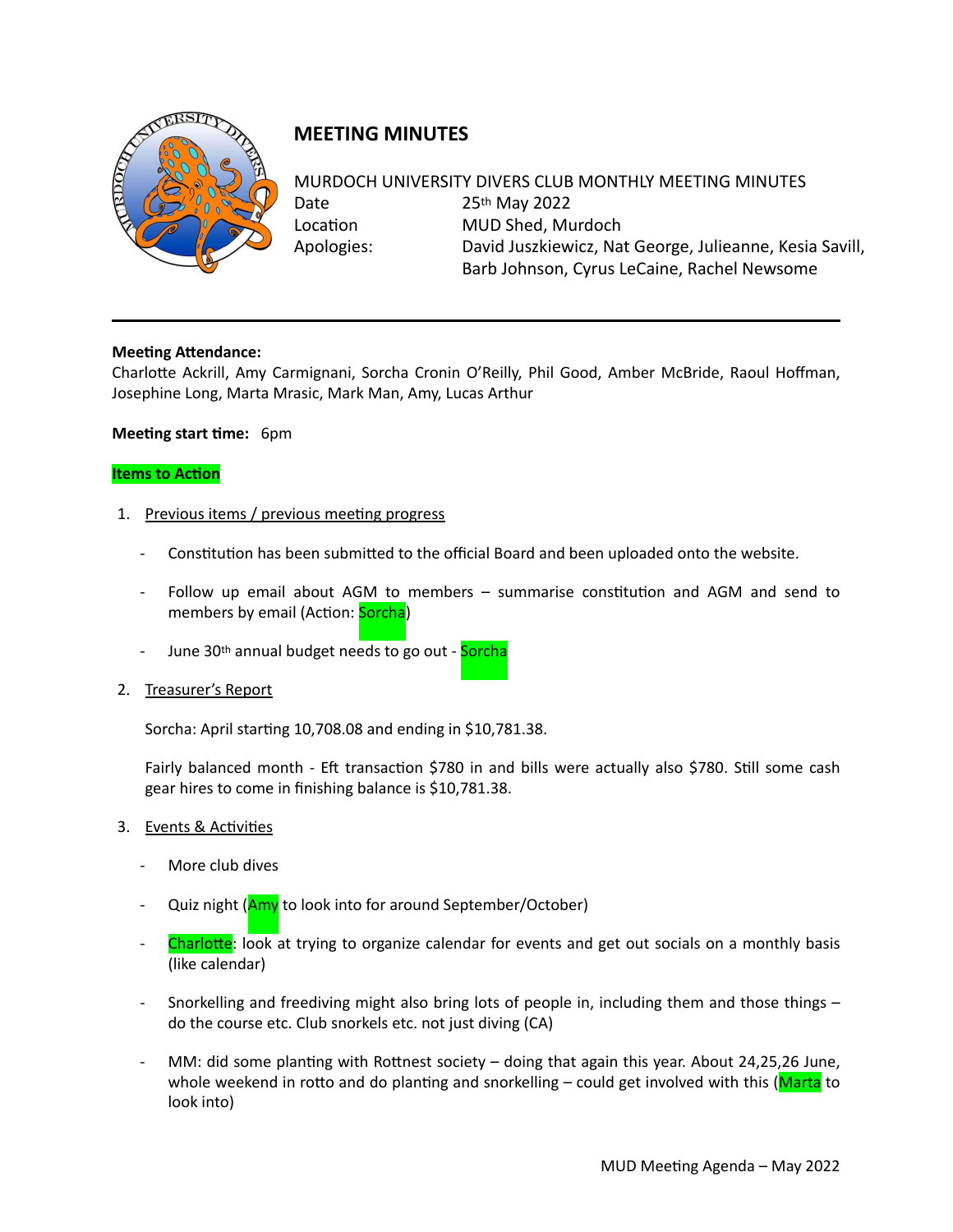- o Advertise for MUD members
- $\circ$  \$50ish and stay on island for 2 nights or cheaper for 1 day
- Think about summer month events and plan during winter
- LA: in winter break do break do some brainstorming as it's a good time to do this.
- CA: DO POLLS on facebook club dives or land based or water (**Amber** to start and consult with the enviro and dive officers)
- SCR: anyone keen for a dive of Christmas in July? AC: santa costumes?!
- End of exams thing  $-$  24 June finish?
- 4. Additional items
	- Member engagement during winter
	- Social activities for committee
	- Promotion of other water-based activities (snorkelling/freediving)
	- Midweek gear hire charges
		- $\circ$  \$20 for the week is being charged
		- $\circ$  Don't want to come on a Wednesday for thurs night dive tec. So cant do shed things
		- $\circ$  \$10 per item for the week should be fair They shouldn't be penalized if they have the gear for the week
		- $\circ$  MM: \$10 for week \$5 for weekend is fair it's still way cheaper (trial?)
		- $\circ$  SCO: think about increasing it with increasing loan periods -
	- Someone to assist shed opening June 3rd with Julieanne
		- $\circ$  What shift is it send email to info@mud
		- Sorcha isn't here on .. maybe 6 June? Sorcha to check
		- Make sure that public holidays are not open and will be Tuesday (**Sorcha**? check)
	- Follow up with new committee members re: roles

AC: everyone seems to be going well in their roles, no questions as of this moment.

World Enviro Day June 5<sup>th</sup> (event or media post)

Information passed onto environmental officers if they want to create any events.